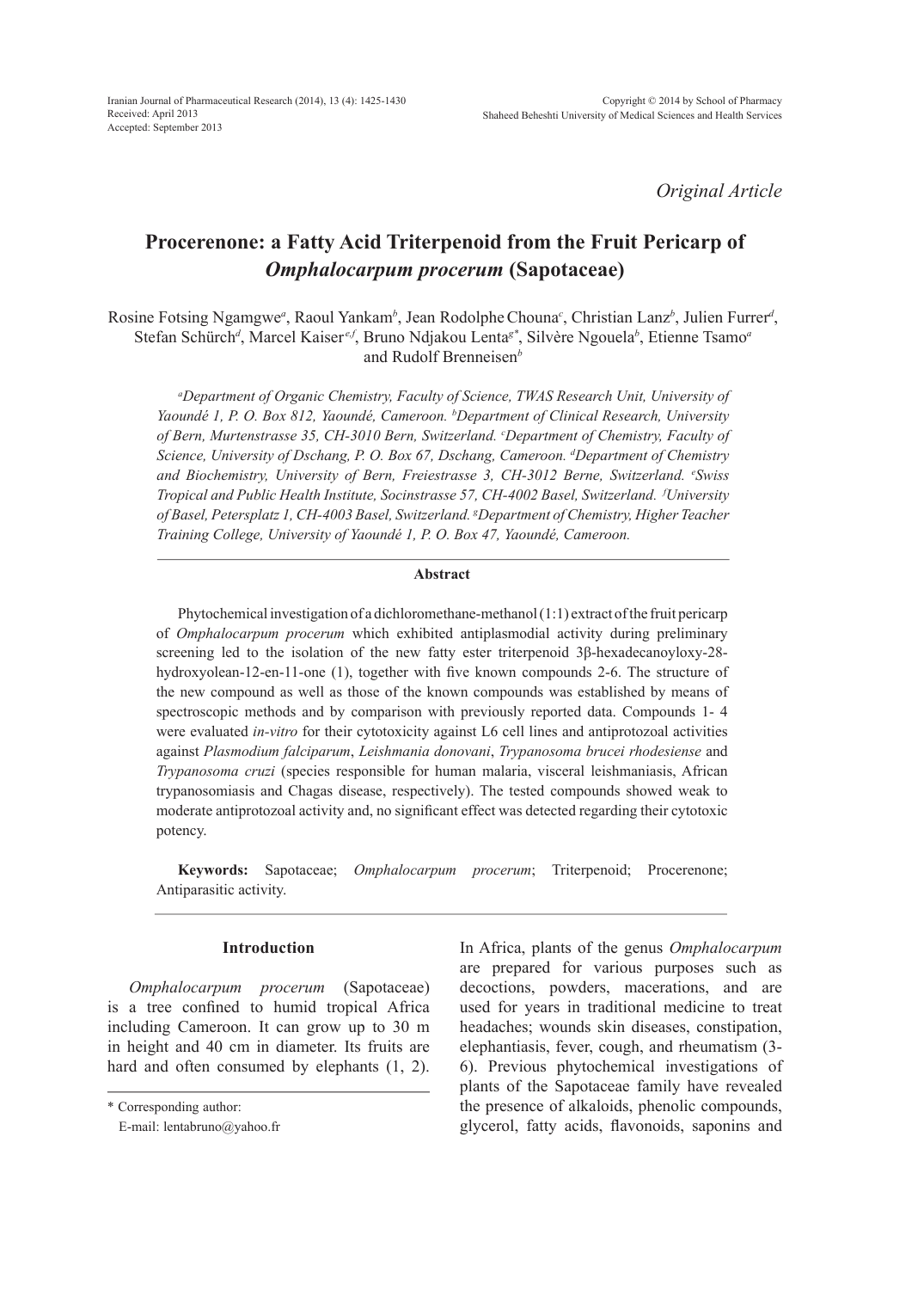triterpenes (7-12). To the best of our knowledge, no phytochemical or pharmacological study has been reported on the species *O. procerum* so far. In a continuing search for bioactive compounds from Cameroonian medicinal plants, we have investigated the  $CH_2Cl_2$ -MeOH (1:1) extract of the pericarps of the fruits of *O. procerum.*  Herein, we report on the isolation and structure elucidation of a new triterpenoid, procerenone (1), together with the antiparasitic activity of some isolated compounds.

#### **Experimental**

#### *General procedure*

Melting points were determined on an M-540 melting-point unit (Buchi, Flawil, Switzerland). Optical rotations were measured, in chloroform solution, on a DIP-3600 digital polarimeter (JASCO, Tokyo, Japan). Infrared (IR) spectra were determined on a Fourier transform IR spectrometer (JascoP-2000). The mass spectra were acquired on a LTQ Orbitrap XL mass spectrometer (Thermo Fisher Scientific, Bremen, Germany) equipped with a nanoelectrospray ion source. Spectra were recorded in the positive ion mode with the resolution set to 100 000. Calibration of the instrument was performed with ProteoMass LTQ/FT-Hybrid ESI positive mode calibration mix solution (Supelco Analytical, Bellefonte, PA, USA). For MS/MS experiments, the precursor ion was isolated within a window of  $\pm 1.5$  *m/z*-units. Collision-induced dissociation (CID) was performed using Helium as the collision gas and relative collision energy of 35%. The Xcalibur software package V. 2.0.7 was used for data processing. <sup>1</sup> H and 13C NMR spectra were recorded on a Bruker Avance II 400 MHz spectrometer equipped with a 5-mm broadband probe head (BBI), operating at 400 (<sup>1</sup>H) and 100 MHz  $(^{13}C)$ , respectively. All chemical shifts are reported as relative differences to the internal standard tetramethylsilane (TMS). Silica gels of 230- to 400-mesh and 70- to 230-mesh (Merck, Darmstadt, Germany) were used for column chromatography (CC), respectively, while aluminum sheets precoated with silica gel 60  $F_{254}$ (Merck) were used for thin-layer chromatography (TLC), with various mixtures of petroleum ether, *n*-hexane, EtOAc, and acetone as mobile phases.

#### *Plant material*

The Shell seeds of *O. procerum* were collected at Ambam in the Southern province of Cameroon. The plants were identified at the National Herbarium of Cameroon, where a voucher specimen (N°11955SFR) was deposited.

## *Extraction and isolation*

The air-dried and powdered pericarps of the fruits (1.5 Kg) of *O. procerum* were extracted in a  $CH_2Cl_2$ -MeOH (1:1) mixture (5.0 L) at room temperature within 2 days. The solvents were evaporated under reduced pressure to afford 60 g of crude extract. The resulting mixture was successively extracted with *n*-hexane and EtOAc at room temperature to yield 22 g and 13 g of *n*-hexane and EtOAc extracts, respectively. The *n*-hexane soluble fraction was subjected to CC over silica gel (230 – 400 mesh) and eluted with mixtures of *n*-hexane-EtOAc and *n*-hexane-CH<sub>2</sub>Cl<sub>2</sub> of increasing polarities. A total of 121 fractions of 300 mL each were collected and combined on the basis of similar TLC profiles to yield 3 main fractions  $(F_1-F_3)$ . Fraction  $F_1(8.2 \text{ g})$  was a complex oily mixture that was not further studied. Fraction  $F_2$  (6.4 g) was subjected to CC on silica gel (Merck, 70 – 230 mesh, Merck) and eluted with *n*-hexane- EtOAc (1:0 to 1:1) to afford procerenone  $(1)$   $(19 \text{ mg})$ , stigmasterol  $(5)$   $(49 \text{ mg})$ , and betulin  $(2)$   $(27)$ mg). Fraction  $F_3$  (5.8 g) was also subjected to CC on silica gel (Merck, 70 – 230 mesh) and eluted with *n*-hexane-CH<sub>2</sub>Cl<sub>2</sub> (1:4 to 0:1) to afford β-amyrin (3) (50 mg), β-sitosterol (6)  $(62 \text{ mg})$ , and lupeol acetate  $(4)$   $(5 \text{ mg})$ .

*Procerenone* (1): *3β-hexadecanoyloxy-28 hydroxyolean-12-en-11-one*

White powder.  $-[\alpha]_D^{20}$  41.5 ( $c = 0.1$ , CHCl<sub>3</sub>).  $-$  IR (KBr, cm<sup>-1</sup>).  $-v_{max}$  = 3447. 3 (OH), 1651.0  $(C = O)$  and 1698.2  $(C = O)$  cm<sup>-1</sup>. – <sup>1</sup>H NMR  $(CDCl<sub>3</sub>, 400 MHz)$  and <sup>13</sup>C NMR  $(CDCl<sub>3</sub>,$ 100 MHz) spectroscopic data, see Table 1. – HRESIMS:  $[M+H]^+$  at  $m/z = 695.5955$  (calcd.  $m/z = 695.5973$  for  $C_{46}H_{79}O_4$ ).

## *Bioassays*

The *in-vitro* cytotoxicity and antiprotozoal activities against the parasites *T. b. rhodesiense*,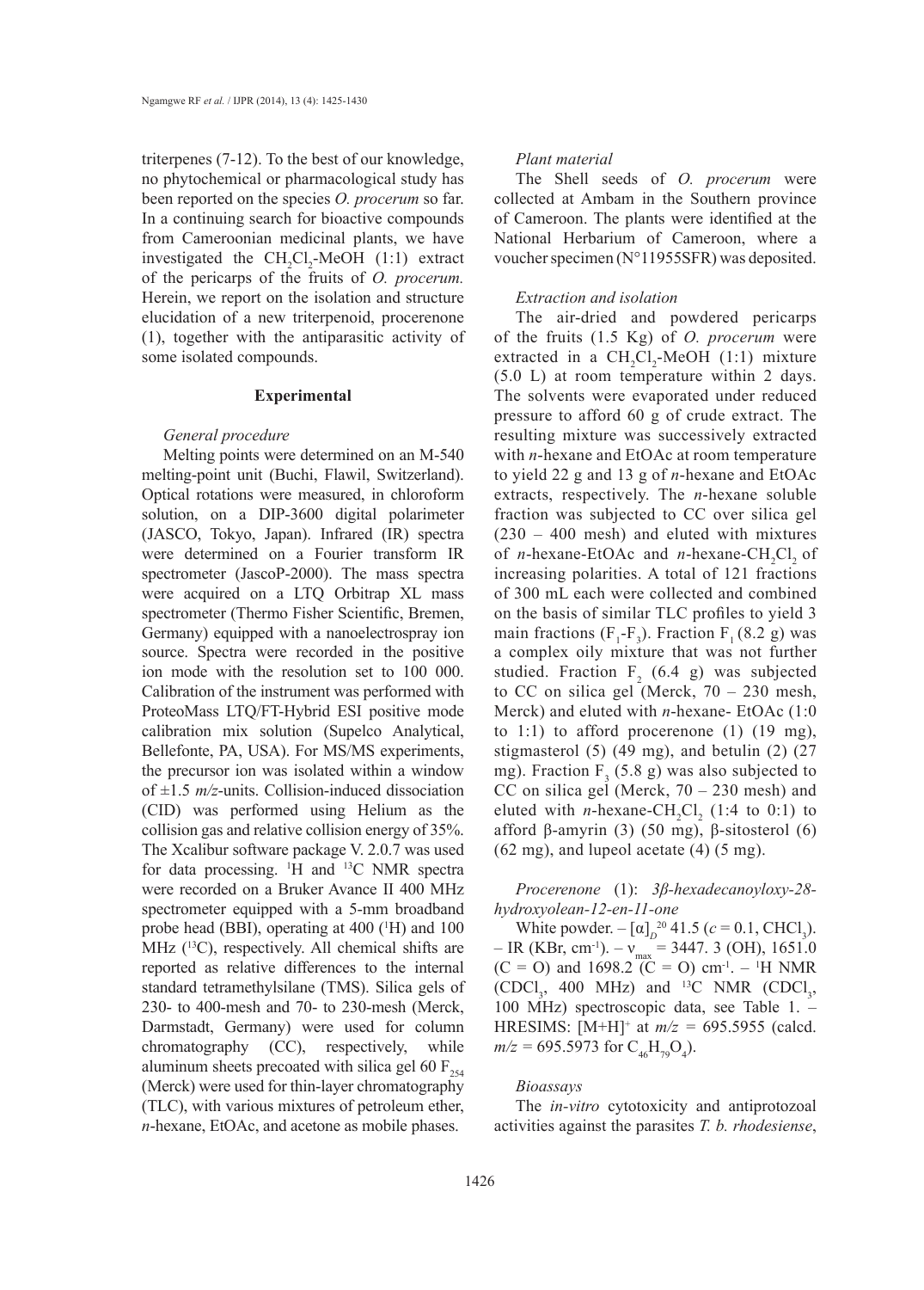*T. cruzi*, *L. donovani*, and *P. falciparum* were determined as earlier reported (20). The tests were carried out with the following strains, parasite forms and positive controls: *T. b. rhodesiense* STIB900, trypomastigote forms, melarsoprol,  $IC_{50}$  of 3 ng/mL; *T. cruzi*, Tulahuen C2C4, amastigote forms in L6 rat myoblasts, benznidazole,  $IC_{50}$  of 0.531  $\mu$ g/mL; *L donovani*, MHOM/ET/67/L82, axenic amastigote forms, miltefosine,  $IC_{50}$  of 0.145  $\mu$ g/mL; *P. falciparum*, NF54, erythrocytic stages, chloroquine,  $IC_{50}$  of 6 ng/mL and L6 cells, rat skeletal myoblasts, podophyllotoxin IC<sub>50</sub> of 6 ng/mL.

#### **Results and Discussion**

The air-dried and ground fruit pericarp of *O. procerum* was extracted at room temperature with a mixture of  $CH_2Cl_2$ -MeOH (1:1, v/v). The extract was concentrated to dryness under vacuum and the residue subjected to repeated column chromatographic separation to yield procerenone (1) along with betulin (2) (13), β-amyrin (3) (13), lupeol acetate (4) (14), stigmasterol 5 (15), and  $\beta$ -sistosterol (6)  $(16,17)$ .

Compound (1) was obtained as a white powder. It gave a positive reaction to Liebermann-Burchard test, as usual for a triterpenoid. Its molecular formula  $C_{46}H_{78}O_4$ , with eight double bond equivalents, was deduced from the HRESIMS spectrum which showed the pseudo-molecular ion peak  $[M+H]^+$  at  $m/z =$ 695.5955 (calcd.  $m/z = 695.5973$  for C<sub>46</sub>H<sub>79</sub>O<sub>4</sub>). The IR spectrum showed characteristic absorption bands at 3447 (OH), 1651 and 1698 ( $\alpha$ ,β-unsaturated ketone), and 1613 (C = C) cm<sup>-</sup> <sup>1</sup>. The <sup>1</sup>H NMR spectrum (Table 1) revealed the presence of seven singlet resonances due to seven angular triterpenoids methyl protons ( $\delta$ <sub>H</sub>  $= 0.86, 0.90, 1.10, 1.14, 1.29, 1.39$  and 1.59), a singlet of one methine proton ( $\delta_{\text{H}}$  = 2.37) and one singlet of an olefinic proton ( $\delta_{\text{H}}$  = 5.52). This spectrum also exhibited two doublets typical of an AB system ( $\delta_{\text{H}}$  = 3.45 and 3.20, *J* = 10.8 Hz) and one doublet of doublets ( $\delta$ <sub>H</sub> = 4.47, *J* = 4.8, 12 Hz). Furthermore, the <sup>1</sup> H NMR spectrum exhibited series of resonances at  $\delta_{\text{H}}$  = 0.88 (3H, t,  $J = 6.0$  Hz), 1.26 (brs) and 2.27 (2H, t,  $J = 7.5$ Hz) which could be assigned to protons of a long

alkyl chain. The 13C NMR (Table 1) and DEPT spectra of compound **1** displayed resonances characteristic of a single double bond  $(\delta_c 128.2$ and 169.6), one conjugated ketone carbonyl  $(\delta_c = 199.7)$ , one oxymethine  $(\delta_c = 80.2)$ , and one oxymethylene ( $\delta_c$  = 69.5). The <sup>13</sup>C NMR also confirmed the presence of the long chain acyl ester with the carbon resonances at  $\delta_c$  = 173.5 (-COOR), 29.8  $[(CH<sub>2</sub>)<sub>n</sub>]$  and 14.0 (CH<sub>3</sub>). The 13C NMR spectrum also displayed eight resonances typical for eight methyl groups, from which seven could be assigned to the triterpene pattern ( $\delta_c$  = 16.3, 16.6, 18.6, 22.8, 23.2, 29.3 and 32.7) and one to a terminal methyl of the long acyl chain ( $\delta_c = 14.0$ ). On the basis of these NMR data, compound 1 was assumed to be a fatty acid ester of an olean-12 ene-type triterpenoid with one hydroxyl group and one α,β-unsaturated ketone group  $(12,18)$ . The location of the ketone carbonyl at C-11 was deduced from the correlations observed in the HMBC spectrum between the olefinic proton H-12 (δ<sub>H</sub> 5.52) and the carbons C-9 (δ<sub>C</sub> 61.7), C-11 ( $\delta_c$  199.7) on one hand and between H-9  $(\delta_{\text{H}}$  2.37) and the carbonyl carbon C-11 ( $\delta_{\text{C}}$ 199.7) (Figure 1) on the other hand. According to these findings, the triterpenoid moiety of 1 was identified as being 11-oxoerythrodiol (2) (19). The ester function at the C-3 position was deduced from the correlation observed in the HMBC spectrum between H-3 ( $\delta_{\rm H}$  4.47) and the ester carbonyl carbon ( $\delta_c$  173.5). The length of the acyl chain ester was deduced from the MS/  $MS<sup>n</sup>$  spectrum which exhibits the characteristic ion peaks at  $m/z$  677.58 [M-H<sub>2</sub>O]<sup>+</sup>,  $m/z$  = 665.59 [M–CH<sub>2</sub>O]<sup>+</sup>, and  $m/z = 439.36$  [M–  $C_{16}H_{31}O_2$ <sup>+</sup> (Figure 2). The axial orientation of the H-3 proton was deduced from the coupling constants with protons H-2 ( $\delta_{\text{H3}}$ = 4.47, dd, J = 4.4 and 12.0 Hz) (17). Thus, the structure of compound 1 was unambiguously assigned to 3β-hexadecanoyloxy-28-hydroxyolean-12-en-11-one, named procerenone.

Compounds 1-4 (Figure 3) were tested for cytotoxicity against L6 cell lines and for their antiprotozoal activity against *Plasmodium falciparum*, *Leishmania donovani*, *Trypanosoma brucei rhodesiense* and *Trypanosoma cruzi*. The tested compounds showed weak to moderate antiprotozoal activity against the tested parasites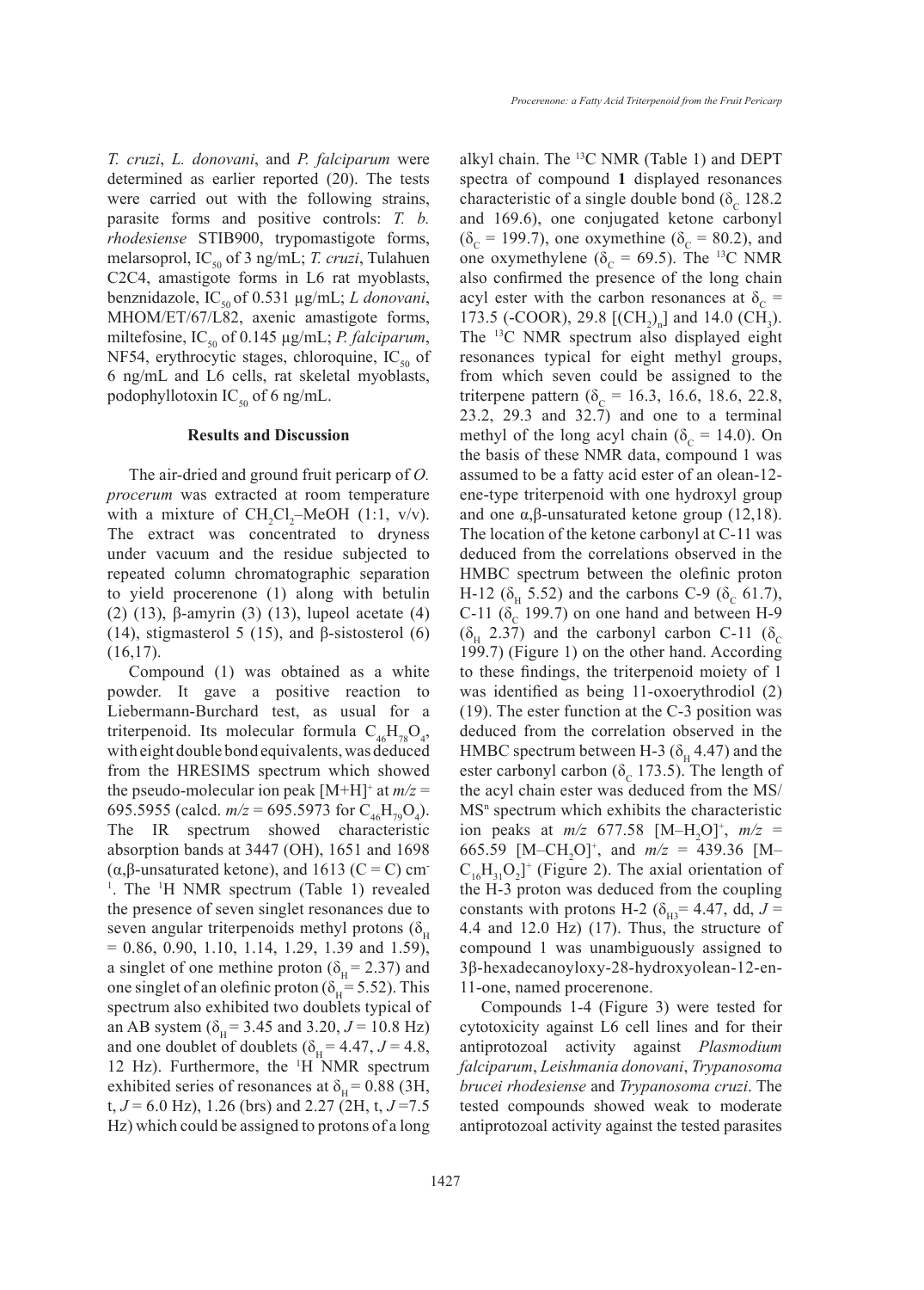





**Figure 2.** Fragmentation patterns of compound 1.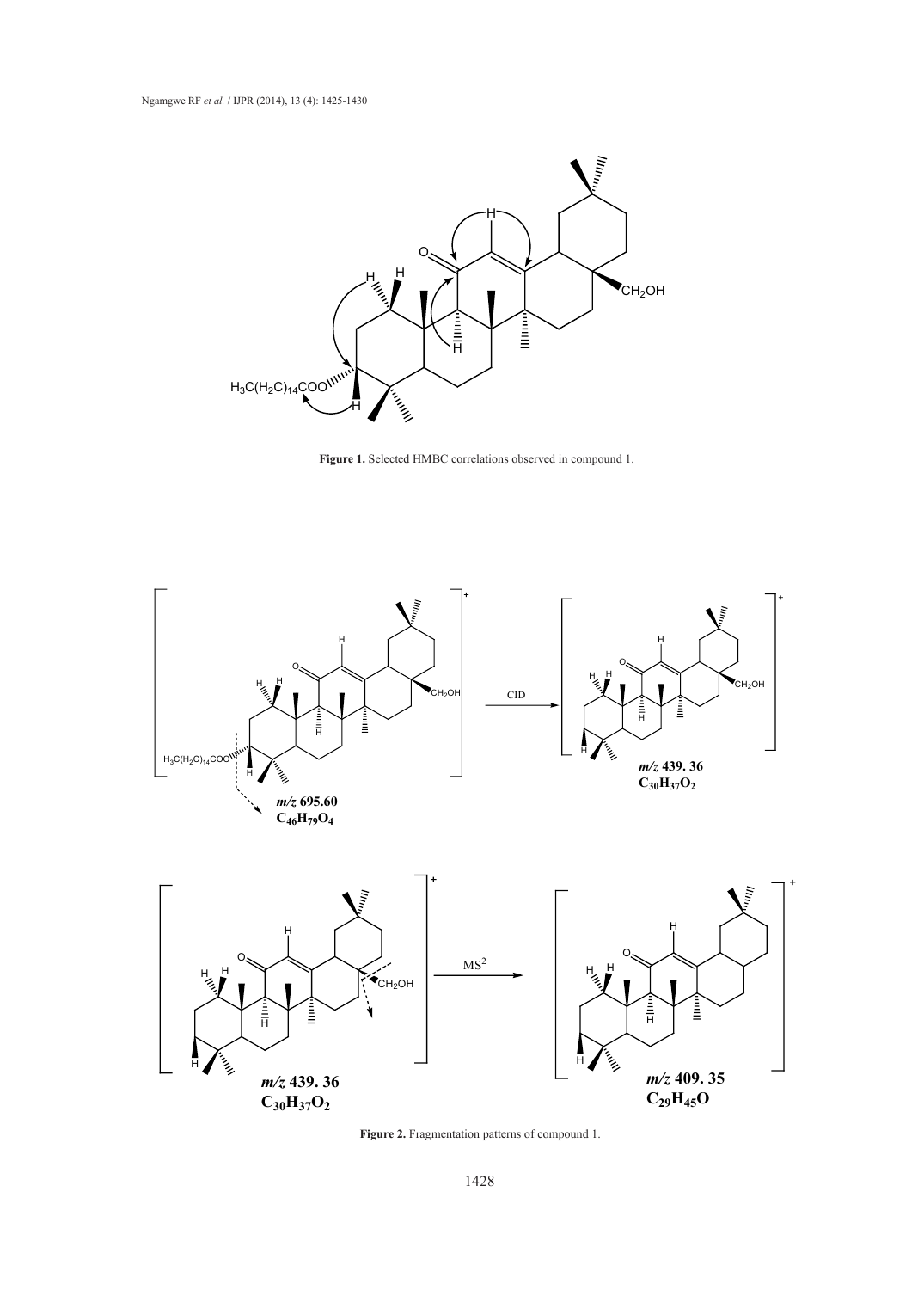

**Figure 3.** Structure of compounds 1**-**4.

with  $IC_{50}$ s in range of 9 to 80 µg/mL. No significant effect was detected regarding their cytotoxic potency.

## **Conclusion**

The phytochemical study of the fruit pericarp of *O. procerum* (Sapotaceae) led to the isolation and characterization of six compounds including one new fatty acid triterpenoids, procerenone. This class of secondary metabolite has been isolated from other genera of the Sapotaceae family like *Gambeya* and could be considered as one chemotaxonomic marker (12). The antiprotozoal activities of the tested compounds were nearly equal to that of the extract on each tested strain of parasite. Despite the moderate antiprotozoal potency of the extract it exhibited weak cytotoxicity to L-6 cell lines. The present results partially validate the use of *O. procerum* in folk medicine.

## **Acknowledgements**

The authors acknowledge the Swiss National Science Foundation for awarding a fellowship to B. N. Lenta, grant number: IZKOZ2-13857O/I, and the Third World Academy of Science (TWAS) for the research grant Nr. 07-141 LDC/ CHE/AF/AC-UNESCO FR: 3240171776 to our TWAS Research Unit.

## **References**

- Normand D and Paquis J. *Manuel d'identification des*  (1) *bois commerciaux, Afrique guinéo-congolaise Tome 2*. Centre Technique Forestier Tropical France (1976) 335.
- (2) Nchanji A and Plumptre A. Seed germination and early seedling establishment of some elephant-dispersed species in Banyang-Mbo wildlife sanctuary, southwestern Cameroon. *J. Trop. Ecol.* (2003) 19: 229-237.
- Irvine F. *Woody Plants of Ghana with Special Reference*  (3) *to their Uses.* London Oxford University press (1961) 594-595.
- Bouquet A and Debray M. *Plantes Médicinales de la*  (4) *Côte d'Ivoire,* Travaux et Documents Paris **(**1974) 231.
- Aubréville A. Flore du Cameroun*: Sapotaceae,*  Volume 2. ed. Museum national d'histoire naturelle, Paris (1964) 143. (5)
- (6) Betti J. An ethnobotanical study of medicinal plants among the Baka pygmies in the Dja biosphere reserve, Cameroon. *Afr. Study Monogr.* (2004) 25: 1-27.
- Baliga MS, Pai RJ, Bhat PL, Palatty HP and Boloor (7) R. Chemistry and medicinal properties of the Bakul (*Mimusops elengi* Linn): A review. *Food Res. Int*. (2011) 44: 1823-1829.
- Charrouf Z and Guillaume D. Phenols and polyphenols (8) from *Argania spinosa*. *Am. J. Food Technol*. (2007) 2: 679-680.
- Charrouf Z and Guillaume D. Secondary metabolites (9) from *Argania spinosa* (L.) Skeels. *Phytochem. Rev.*  (2002) 1: 345-354.
- (10) Akihisa T, Kojima N, Kikuchi T, Yasukawa K, Tokuda H, Fukatsu ET, Masters ET, Manosroi M and Manosroi J. Anti-Inflammatory and Chemopreventive effects of Triterpene cinnamates and acetates from Shea Fat. *J. Oleo. Sci.* (2010) 59: 273-280.